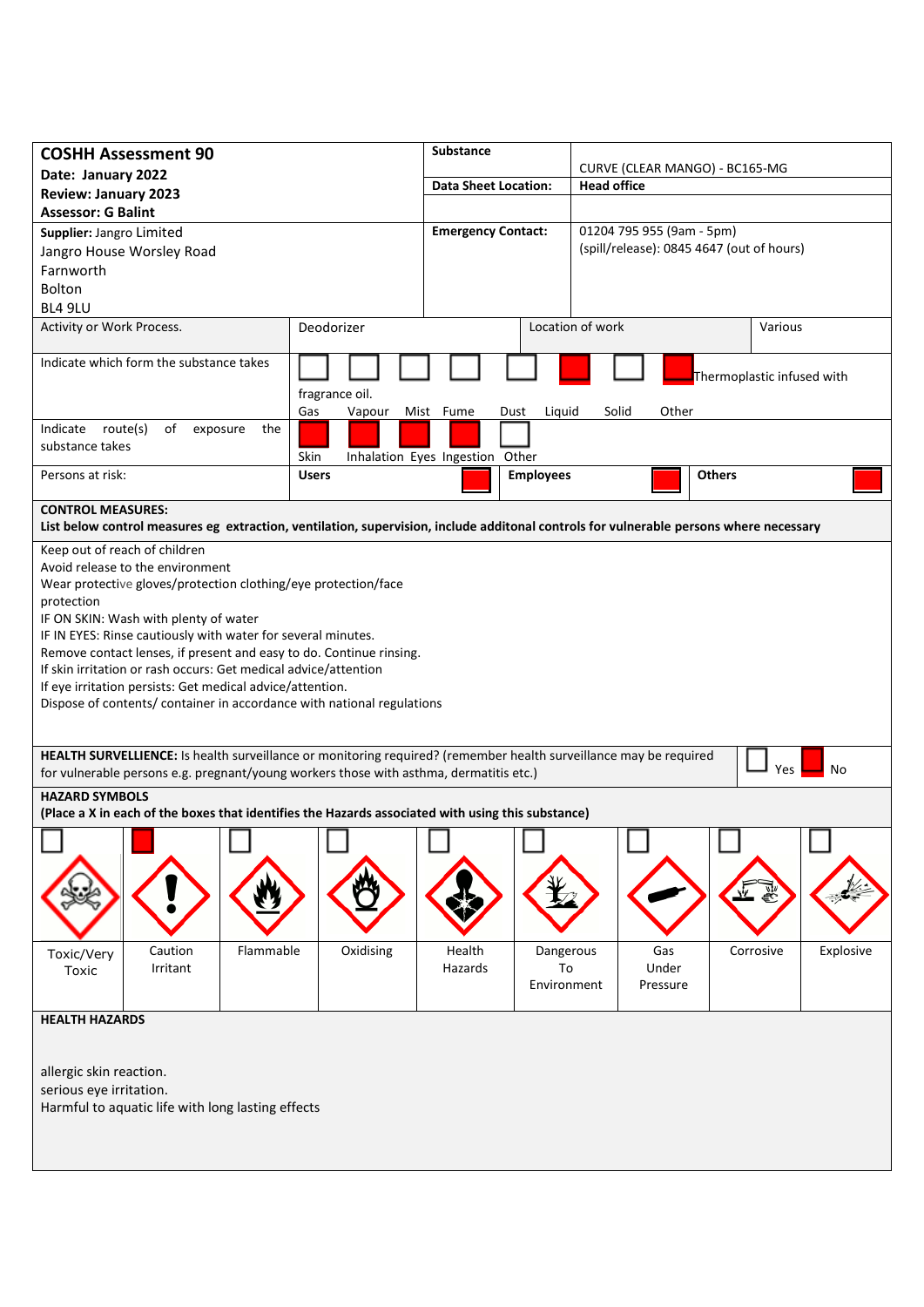| PERSONAL PROTECTIVE EQUIPMENT<br>(Place a X in each of the boxes for mandatory PPE/RPE) |                           |                                                                                                                                                          |                                                                                           |              |          |              |  |  |  |  |
|-----------------------------------------------------------------------------------------|---------------------------|----------------------------------------------------------------------------------------------------------------------------------------------------------|-------------------------------------------------------------------------------------------|--------------|----------|--------------|--|--|--|--|
|                                                                                         |                           |                                                                                                                                                          |                                                                                           |              |          |              |  |  |  |  |
|                                                                                         |                           |                                                                                                                                                          |                                                                                           |              |          |              |  |  |  |  |
| Dust mask                                                                               | Respirator                | Visor                                                                                                                                                    | Eye Protection                                                                            | <b>Boots</b> | Overalls | Gloves       |  |  |  |  |
|                                                                                         | <b>FIRST AID MEASURES</b> |                                                                                                                                                          |                                                                                           |              |          |              |  |  |  |  |
| <b>First aid</b>                                                                        |                           |                                                                                                                                                          |                                                                                           |              |          |              |  |  |  |  |
| Eye contact                                                                             |                           | Possibility of eye contact limited. In the event, wash thoroughly with water or approved eyewash                                                         |                                                                                           |              |          |              |  |  |  |  |
| Skin contact                                                                            |                           | Wash off with soap and water.                                                                                                                            |                                                                                           |              |          |              |  |  |  |  |
| Inhalation                                                                              |                           | No acute effects expected. If person is feeling unwell, remove to fresh air.                                                                             |                                                                                           |              |          |              |  |  |  |  |
| Ingestion                                                                               |                           | Possibility of ingestion limited due to product form and difficulty to chew and ingest. In the event of<br>ingestion, rinse mouth thoroughly with water. |                                                                                           |              |          |              |  |  |  |  |
|                                                                                         |                           |                                                                                                                                                          | FIRE MEASURES (Place a X in each of the boxes that can be used with this COSHH Substance) |              |          |              |  |  |  |  |
|                                                                                         |                           |                                                                                                                                                          | USE FIRE EXTINGUISHING MEDIA SUITABLE FOR THE SURROUNDING FIRE Dry chemicals or sand      |              |          |              |  |  |  |  |
|                                                                                         |                           |                                                                                                                                                          |                                                                                           |              |          |              |  |  |  |  |
| CO <sub>2</sub>                                                                         |                           | Water                                                                                                                                                    | Foam                                                                                      |              | Powder   | Fire Blanket |  |  |  |  |

## **DO NOT USE WATER JET**